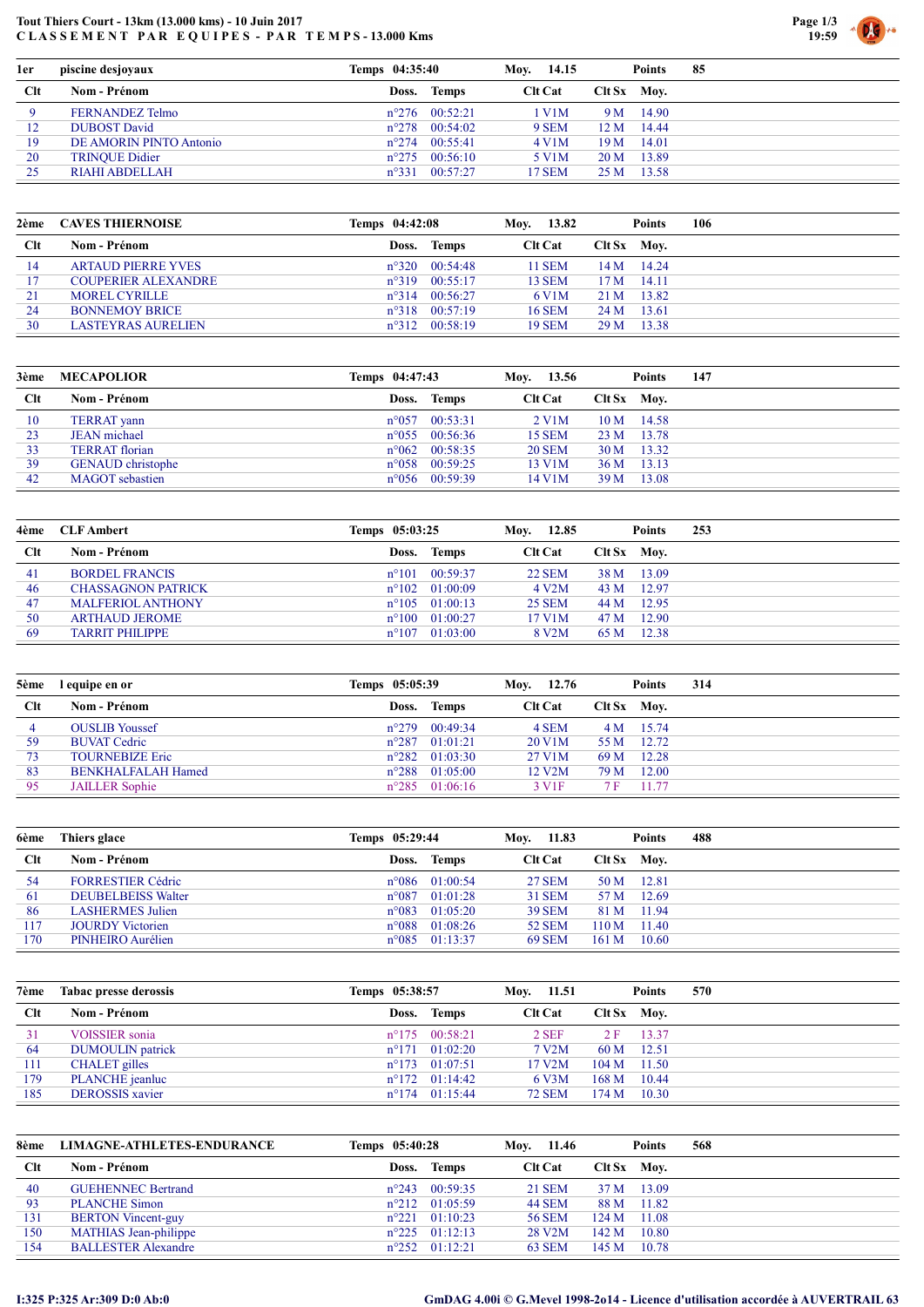## Tout Thiers Court - 13km (13.000 kms) - 10 Juin 2017 CLASSEMENT PAR EQUIPES - PAR TEMPS-13.000 Kms



| 9ème | GCP 100%                | Temps 05:51:24          | Moy. 11.10     | <b>Points</b>    | 662 |
|------|-------------------------|-------------------------|----------------|------------------|-----|
| Clt  | Nom - Prénom            | Doss. Temps             | <b>Clt Cat</b> | $Clt Sx$ Mov.    |     |
| 105  | MASSON christophe       | $n^{\circ}169$ 01:07:21 | 48 SEM         | 98 M 11.58       |     |
| 133  | <b>ROBERT</b> nicolas   | $n^{\circ}162$ 01:10:34 | 57 SEM         | $126 M$ 11.05    |     |
| 136  | <b>AUMONIER</b> thibaut | $n^{\circ}163$ 01:10:46 | <b>59 SEM</b>  | $-11.02$<br>129M |     |
| 141  | <b>YTOURNEL</b> marc    | $n^{\circ}167$ 01:11:13 | 45 V1M         | 10.95<br>134M    |     |
| 147  | OSUNA jose              | $n^{\circ}166$ 01:11:31 | 47 V1M         | 10.91<br>140M    |     |

|     | 10 <sup>e</sup> me L'outil Parfait 100% | Temps 05:53:06 |                         | Mov. | 11.05               |                  | <b>Points</b> | 698 |
|-----|-----------------------------------------|----------------|-------------------------|------|---------------------|------------------|---------------|-----|
| Clt | Nom - Prénom                            |                | Doss. Temps             |      | <b>Clt Cat</b>      |                  | Clt Sx Mov.   |     |
| 62  | DUMOULIN jean michel                    |                | $n^{\circ}123$ 01:01:43 |      | 6 V2M               |                  | 58 M 12.64    |     |
| 146 | <b>TOURLONIAS</b> hervé                 |                | $n^{\circ}121$ 01:11:26 |      | 26 V <sub>2</sub> M | 139M             | 10.92         |     |
| 153 | <b>RODRIGUES</b> anthony                |                | $n^{\circ}135$ 01:12:19 |      | <b>62 SEM</b>       | 144 M            | 10.79         |     |
| 156 | <b>FABRE</b> Jerome                     |                | $n^{\circ}125$ 01:12:24 |      | <b>64 SEM</b>       | 147 <sub>M</sub> | 10.77         |     |
| 181 | <b>FAYOLLE Lucas</b>                    |                | $n^{\circ}124$ 01:15:17 |      | l JUM               | 170 M            | 10.36         |     |

|     | 11ème Lycee jean zay       | Temps 05:56:32 |                         | 10.94<br>Moy.       |       | Points         | 713 |
|-----|----------------------------|----------------|-------------------------|---------------------|-------|----------------|-----|
| Clt | Nom - Prénom               |                | Doss. Temps             | <b>Clt Cat</b>      |       | $C$ lt Sx Mov. |     |
| 108 | DJEMMOU otmane             |                | $n^{\circ}072$ 01:07:38 | 1 ESM               |       | $101 M$ 11.54  |     |
| 109 | <b>CORNEMILLOT</b> thierry |                | $n^{\circ}068$ 01:07:42 | 15 V <sub>2</sub> M |       | $102 M$ 11.52  |     |
| 128 | <b>BIBAUT</b> sébastien    |                | $n^{\circ}065$ 01:10:01 | 41 V1M              | 121 M | $-11.14$       |     |
| 176 | RABREAU jean               |                | $n^{\circ}067$ 01:14:24 | <b>70 SEM</b>       | 167M  | 10.49          |     |
| 192 | DORLEAC anthony            |                | $n^{\circ}075$ 01:16:49 | 5 ESM               | 178 M | $-10.16$       |     |

|     | 12ème Sapec $100\%$     | Temps 06:03:56 |                               | Moy. | 10.72          |               | <b>Points</b> | 736 |
|-----|-------------------------|----------------|-------------------------------|------|----------------|---------------|---------------|-----|
| Clt | Nom - Prénom            |                | Doss. Temps                   |      | <b>Clt Cat</b> | $Clt Sx$ Moy. |               |     |
| 43  | <b>GOMEZ</b> alexandre  |                | $n^{\circ}112$ 00:59:46       |      | 23 SEM         |               | $40 M$ 13.05  |     |
| 72  | DUPUY emmanuel          |                | $n^{\circ}113$ 01:03:24       |      | 26 V1M         | 68 M          | 12.30         |     |
| 158 | <b>MARENCO</b> joel     |                | $n^{\circ}110$ 01:12:44       |      | 50 V1M         | 149 M         | 10.72         |     |
| 163 | <b>BONIN</b> ludovic    |                | $n^{\circ}109$ 01:13:07       |      | 67 SEM         | 154 M         | 10.67         |     |
| 300 | <b>SECOND</b> sebastien |                | $n^{\circ}111 \quad 01:34:56$ |      | <b>98 SEM</b>  | 246 M         | 8.22          |     |

|     | 13ème Les mousquetaires  | Temps 06:12:27 |                         | Moy. | 10.47               |       | <b>Points</b> | 857 |
|-----|--------------------------|----------------|-------------------------|------|---------------------|-------|---------------|-----|
| Clt | Nom - Prénom             | Doss. Temps    |                         |      | <b>Clt Cat</b>      |       | Clt Sx Mov.   |     |
| 132 | NOVAIS jose              |                | $n^{\circ}142$ 01:10:31 |      | 23 V2M              | 125 M | 11.06         |     |
| 143 | <b>GAUTHIER</b> patrick  |                | $n^{\circ}139$ 01:11:19 |      | 25 V <sub>2</sub> M | 136 M | 10.94         |     |
| 162 | DE LA ENCARNACION angelo |                | $n^{\circ}137$ 01:13:02 |      | 31 V <sub>2</sub> M | 153 M | 10.68         |     |
| 182 | <b>GOUVARY Bertrand</b>  |                | $n^{\circ}138$ 01:15:19 |      | <b>71 SEM</b>       | 171 M | 10.36         |     |
| 238 | <b>SULTANA PHILIPPE</b>  |                | $n^{\circ}140$ 01:22:18 |      | 41 V <sub>2</sub> M | 210 M | 9.48          |     |

|     | 14ème PRECIFORGE       | Temps 06:16:15 |                         | Mov. 10.37 |                     |             | <b>Points</b> | 857 |
|-----|------------------------|----------------|-------------------------|------------|---------------------|-------------|---------------|-----|
| Clt | Nom - Prénom           |                | Doss. Temps             |            | <b>Clt Cat</b>      | Clt Sx Mov. |               |     |
| 29  | <b>MARCHAND Ronald</b> |                | $n^{\circ}153$ 00:58:16 |            | 7 V1M               |             | 28 M 13.39    |     |
| 127 | <b>GOZARD</b> Bertrand |                | $n^{\circ}150$ 01:09:55 |            | 55 SEM              |             | $120 M$ 11.16 |     |
| 155 | <b>DROMBY</b> Stéphane |                | $n^{\circ}154$ 01:12:23 |            | 48 V1M              | 146 M       | 10.78         |     |
| 257 | DE FARIA José Georges  |                | $n^{\circ}152$ 01:25:14 |            | 45 V <sub>2</sub> M | 223 M       | 9.15          |     |
| 289 | <b>BONPAY Isabelle</b> |                | $n^{\circ}149$ 01:30:29 |            | 18 V <sub>1F</sub>  | 46 F        | 8.62          |     |

|     | 15ème Fischer Bargoin 100% | Temps 06:19:25 |                         | Mov.           | 10.28         |       | <b>Points</b> | 910 |
|-----|----------------------------|----------------|-------------------------|----------------|---------------|-------|---------------|-----|
| Clt | Nom - Prénom               |                | Doss. Temps             | <b>Clt Cat</b> |               |       | $Clt Sx$ Mov. |     |
| 38  | PIEROPAN Michael           | $n^{\circ}094$ | 00:59:15                |                | 12 V1M        |       | 35 M 13.17    |     |
| 164 | <b>BRINGER Sébastien</b>   |                | $n^{\circ}093$ 01:13:17 |                | 51 V1M        | 155M  | 10.65         |     |
| 194 | <b>RAYNAUD</b> Lionel      |                | $n^{\circ}090$ 01:17:05 |                | <b>76 SEM</b> | 180 M | 10.12         |     |
| 235 | <b>BRUTUS Jerome</b>       |                | $n^{\circ}092$ 01:21:51 |                | <b>89 SEM</b> | 208 M | 9.53          |     |
| 279 | <b>ANSEL Guillaume</b>     |                | $n^{\circ}091$ 01:28:00 |                | <b>96 SEM</b> | 236 M | 8.86          |     |

|     | 16ème Fischer Bargoin   | Temps 06:40:32 |                         | Mov.           | 9.74 |                | Points | 1048 |  |
|-----|-------------------------|----------------|-------------------------|----------------|------|----------------|--------|------|--|
| Clt | Nom - Prénom            | Doss.          | Temps                   | <b>Clt Cat</b> |      | $C$ lt Sx Mov. |        |      |  |
| -97 | <b>ANSEL</b> David      |                | $n^{\circ}099001:06:30$ | 46 SEM         |      | $90 M$ 11.73   |        |      |  |
| 195 | <b>POUZOUX Bertrand</b> |                | $n^{\circ}096$ 01:17:09 | 57 V1M         |      | 181 M          | 10.11  |      |  |
| 210 | <b>FREY Hervé</b>       | $n^{\circ}098$ | 01:18:15                | 58 V1M         |      | 192M           | 9.97   |      |  |
| 247 | CHARBONNEL Céline       | $n^{\circ}097$ | 01:23:57                | <b>16 SEF</b>  |      | 32 F           | 9.29   |      |  |
| 299 | <b>JARLIER Cédrine</b>  |                | $n^{\circ}095$ 01:34:43 | 25 SEF         |      | 54 F           | 8.24   |      |  |